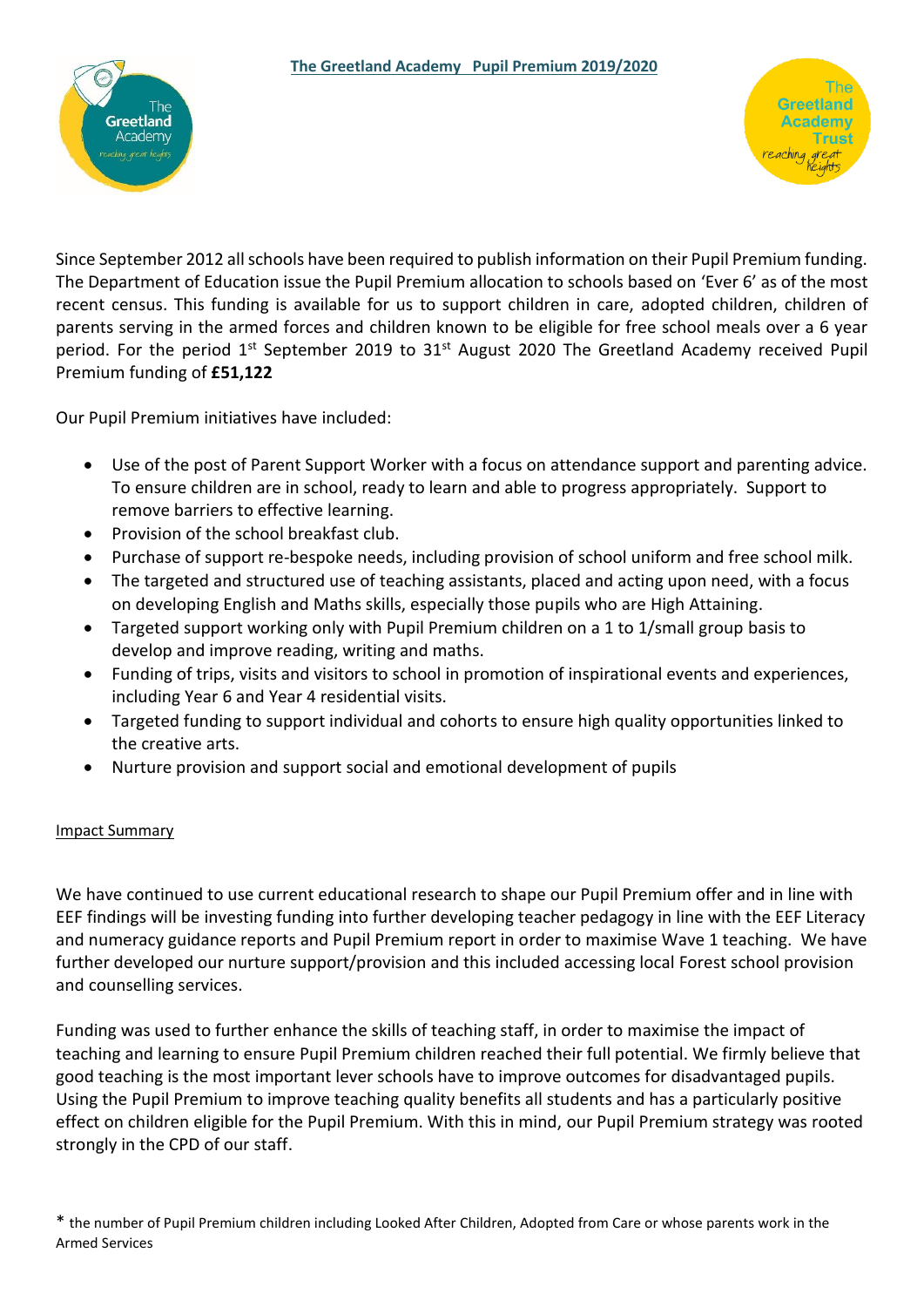## Priority 1

Improve outcomes (including middle and high attainers) by delivering a highly trained, research informed and responsive team.

Priority 2

Narrow the gap by ensuring pupils' individual needs are met and barriers to learning removed.

Chart shows overview of spending ratio



Due to Covid-19 school closures, it has not been possible to collect accurate end of year summative data and as a result the overall efficacy of the 2019 – 20 Pupil Premium cannot be fully reviewed and evaluated.

End of year teacher forecast data was issued to the LA and Perspective lite was used to support the identification of trends as well as provide regional comparison (where the schools had a significant number PP pupil to provide a comparison).

 KS1 PP data comparison shows no significant challenges across RWM. PP RWM greater depth is a strength showing a +22.9% gap against local forecasts.

<sup>\*</sup> the number of Pupil Premium children including Looked After Children, Adopted from Care or whose parents work in the Armed Services